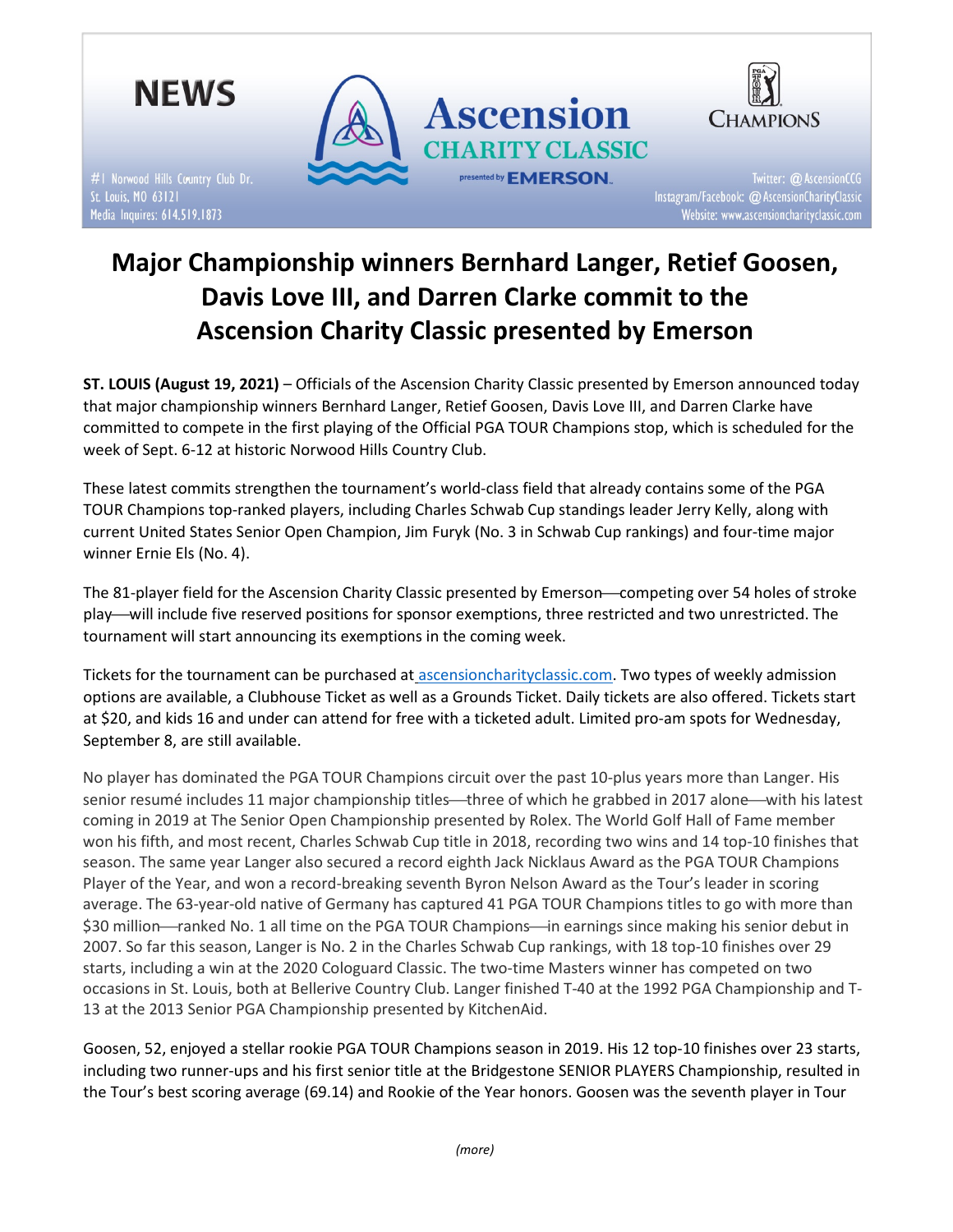Field Update Major Champs Page 2, August 19, 2021

history to win the scoring title as a rookie. He has continued his impressive play during his sophomore campaign, adding another 12 top-10s, with three runner-ups and two third-place efforts. The South African is currently ranked No. 6 on the Charles Schwab Cup Money List and No. 1 in Driving Distance with a 297.5-yard average. Goosen's PGA TOUR resumé consists of seven wins, including two U.S. Open Championship titles.

Love made his PGA TOUR Champions debut in 2014 and has since started a total of 25 career senior events. His best finish came in 2016 when he finished third at the Mitsubishi Electric Championship at Hualalai. Since 2014, the 57-year-old has also competed in 103 PGA TOUR events, grabbing his 21<sup>st</sup> TOUR victory at the 2015 Wyndham Championship. Also counted among Love's TOUR wins is the 1997 PGA Championship title. He competed in the PGA Championship each time it was hosted at Bellerive Country Club in St. Louis, finishing finished T-33 in 1992 and missing the cut in 2018. Love is a two-time United States Ryder Cup Captain, losing by one point to the European team in 2012 and then in 2016 at Hazeltine leading the U.S. to its first victory in eight years. The World Golf Hall of Famer also suited up for international competition as a player on six occasions for both the U.S. Ryder Cup and Presidents Cup teams.

Clarke, 53, has recorded three PGA TOUR victories, including the 2011 Open Championship, and 15 international wins. Since turning 50 in 2018 he has played in 51 PGA TOUR Champions events and grabbed 10 top-10 finishes, including his first two senior titles this season in back-to-back starts at the 2020 TimberTech Championship and 2021 Mitsubishi Electric Championship at Hualalai. Clarke currently sits at No. 13 in the Charles Schwab Cup rankings with six top-10 finishes, including a third-place outing to go with his two victories.

The Ascension Charity Classic presented by Emerson will be one of the premier Regular Season events on the PGA TOUR Champions in 2021, which will give way to the Charles Schwab Cup Playoffs—a season-ending, threetournament series used to determine the TOUR's season-long champion. Due to the circumstances related to the COVID-19 pandemic, PGA TOUR Champions has combined its tournaments in 2020 and 2021 to form one season, and the next Charles Schwab Cup champion will be crowned Nov. 11-14, 2021, at the Charles Schwab Cup Championship at Phoenix Country Club.

All three rounds of the Ascension Charity Classic presented by Emerson will be broadcast on Golf Channel. Internationally, telecasts air in more than 170 countries and territories, reaching at least 340 million potential households, and distributed in 15+ markets via GOLFTV.

For more information about the Ascension Charity Classic presented by Emerson, including ticket, pro-am and hospitality availability, visit the Ascension Charity Classic website at ascensioncharityclassic.com. For the latest news and updates on social media, follow the tournament on Twitter at @ascensionccg, on Facebook at facebook.com/ascensioncharityclassic and Instagram at @ascensioncharityclassic.

## About Ascension Charity Classic presented by Emerson

The Ascension Charity Classic presented by Emerson is an official event on the PGA TOUR Champions operated by Tournaments for Charity, a 501 (c) 3 non-profit entity. This 54-hole stroke play golf tournament features 81 PGA TOUR Champions professionals competing for a \$2 million purse at historic Norwood Hills Country Club in St. Louis, Missouri. The event is designed to showcase the best golf on the PGA TOUR Champions for the enjoyment of spectators and to benefit local charities in the North St. Louis County area and beyond. All three official rounds will be internationally televised on the Golf Channel. For more information, visit ascensioncharityclassic.com.